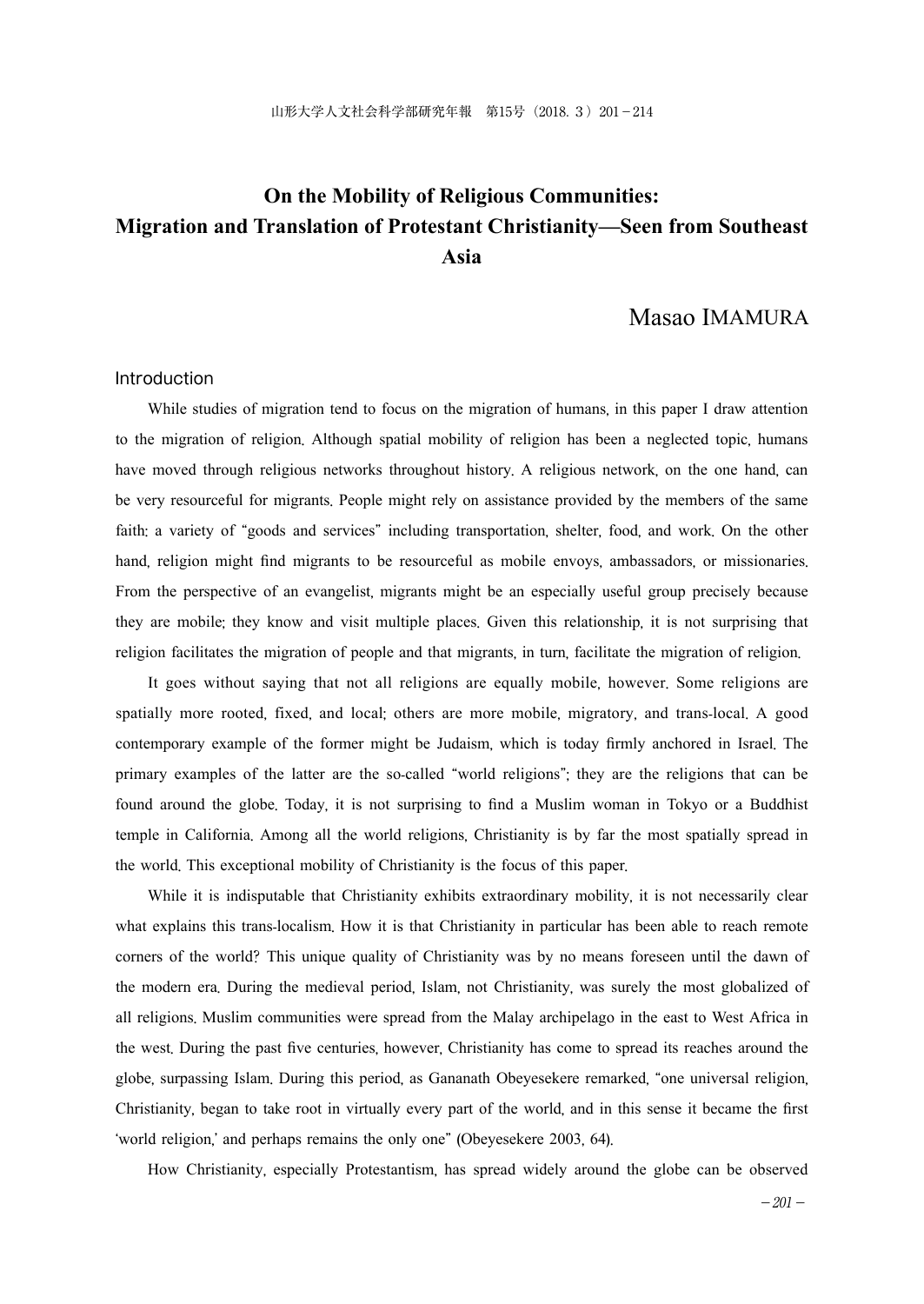clearly in Southeast Asia, a region of multiple religions. While Protestants make a small minority among Southeast Asians, they are extraordinarily spread across the region. Christianity has been endorsed by various minority peoples—especially tribal peoples, both in maritime and mainland Southeast Asia. Take, for example, the Kachin people of Myanmar. They were all animists 150 years ago. Today, the vast majority of them are Christian. Furthermore, they are remarkably enthusiastic Christians. How did Christianity get to this remote corner of northern Myanmar? In this paper, I trace back the global journeys of Protestantism from the Kachin region of Myanmar to Europe. In doing so, I highlight in particular the Protestant view of language, which endorses vernaculars.

#### Migration of Protestantism: From Europe to North America

It is well known that a central component of the "protest" lodged against the papacy in sixteenth -century Europe was a demand for a right to read the scripture independently of clerical authority. Based on the doctrine of *sola scriptura*, which places authority in the scripture only, Protestants contended that the Bible be made accessible not just to the elites but to every person. They began to make the scripture available in various local vernaculars, rendering it unnecessary to learn Latin to understand the scripture. The most well-known of the translations is the ground-breaking attempt by Martin Luther, who, in 1522, published a German translation of the *New Testament*<sup>1</sup> . The profound and extensive impacts of this translation have been well acknowledged by historians; the widespread and sustained circulation of Luther's translation greatly contributed to the standardizations of the German language (Dickens and Friedrichs 1976)<sup>2</sup>.

With this translation turn made by Protestants, the Bible came to be accessible in an everincreasing number of vernacular languages. Printing became a defining work of Protestant evangelists. Once the major European vernaculars were covered, Protestants found new mission frontiers in North America.

In North America, Bible translators encountered a new challenge, however. As they encountered numerous tribal—that is, alliterate—peoples, they leaned about numerous unfamiliar languages which had never been written down. In order to translate the Bible into these languages, they first had to devise writing, systems or orthographies.

Already in the early half of the seventeenth century, Protestant evangelists in New England began creating orthographies for some of the indigenous languages spoken in the region. In 1655, an "Indian

<sup>1</sup> According to the appendix presented in Sanneh 2009, the complete Bible translations were made available in French (1530), English (1535), and Spanish (1553). Against this trend of Reformation, the Roman Catholic Church declared the Latin Bible to be the only authentic and official Bible at the Council of Trent in 1546. At the Second Vatican Council (1962-1965), the Catholic Church granted permissions to conduct most of the Mass in vernacular languages.

<sup>2</sup> Language standardization would later contribute to the emergence of ethno-national identities.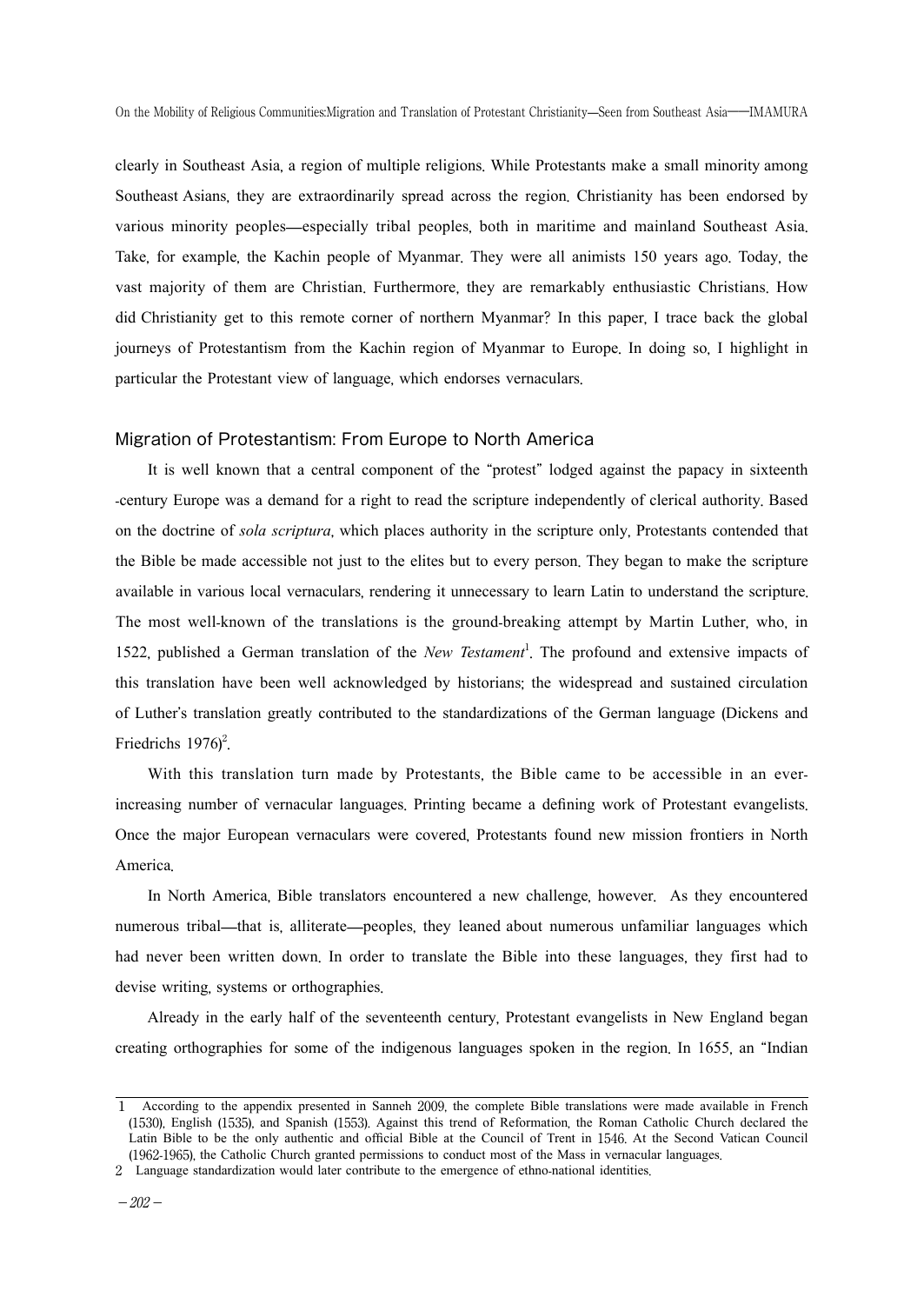College," equipped with a press, was established as part of Harvard College in Massachusetts. In 1663, an English Puritan clergyman and pastor named John Eliot (c. 1604-1690) translated the Bible into the Massachusetts language (also often called the Wampanoag language). The Massachusetts-Wampanoag Bible, printed at the Harvard Indian College, was indeed the first scripture to be printed in the "New World." Upon the printing of the translation, an influential Puritan minister named Cotton Mather (1663- 1728) rejoiced: "Behold, ye Americans, the greatest honor that ever you were partakers of. The Bible was printed here at our Cambridge, and is the only Bible that ever was printed in all America" (Brumberg 1980, 31). Between 1655 and 1672, the Harvard Indian College produced books and pamphlets, along with primers, catechisms, grammars, and tracts in the Massachusetts-Wampanoag language.<sup>3</sup> Eliot came to be known as the "Apostle to the Indians" (Cogley 1999; Salisbury 1974).

In the seventeenth and eighteenth centuries, the missionaries in tribal frontiers in North America were widely revered. David Brainerd (1718-1747), who worked among Native Americans of New Jersey and Delaware, was another legendary missionary. Brainerd, who wrote "All my desire was the conversion of the heathen," would be immortalized through a biography written in 1749 by Jonathan Edwards, arguably the greatest theological thinker of early America. <sup>4</sup> According to Brumberg's study of the 19th-century American evangelical culture, figures like Eliot and Brainerd were "part of the Christian lore passed from parents to children" by the end of the eighteenth century (Brumberg 1980, 25).

This lore from the American frontier reverberated back across the Atlantic, inspiring long-distance missions to "heathen" frontiers. Indeed, Jonathan Edwards commanded a large audience in England and Scotland (Phillips 1969, 13). Among the inspired across the Atlantic was William Carey, who later became the first English missionary to India. Many missionaries dispatched to Asia in the  $19<sup>th</sup>$  century drew inspiration from the pioneer evangelists in North America. Given the source of inspiration, it is not surprising that most Christian missionaries to Asia were Americans.

#### Beyond the Atlantic—to the Asia-Pacific

From the end of the eighteenth century on, we see the emergence of global evangelism; missionaries were dispatched to a variety of places from both sides of the Atlantic. *An Enquiry into the Obligations of Christians to use Means for the Conversion of the Heathens*, written in 1792 by

<sup>3</sup> The funding came from the Society for the Propagation of the Gospel Among the Indians and Others in North America. On this see Cogley 1999. The Wampanoag lost 40 percent of the population in the war against the English colonialists, King Philip's War (1675-1676); most of the male survivors were sold into slavery in the West Indies; many women and children were enslaved in New England. On this see Lepore 1998).

<sup>4</sup> Jonathan Edwards published *Account of the Life of the Late Rev*. *David Brainerd* in 1749. Jonathan Edwards himself was a missionary to the Housatonic Native Americans in his later years before he was elected president of the college of New Jersey (later Princeton University).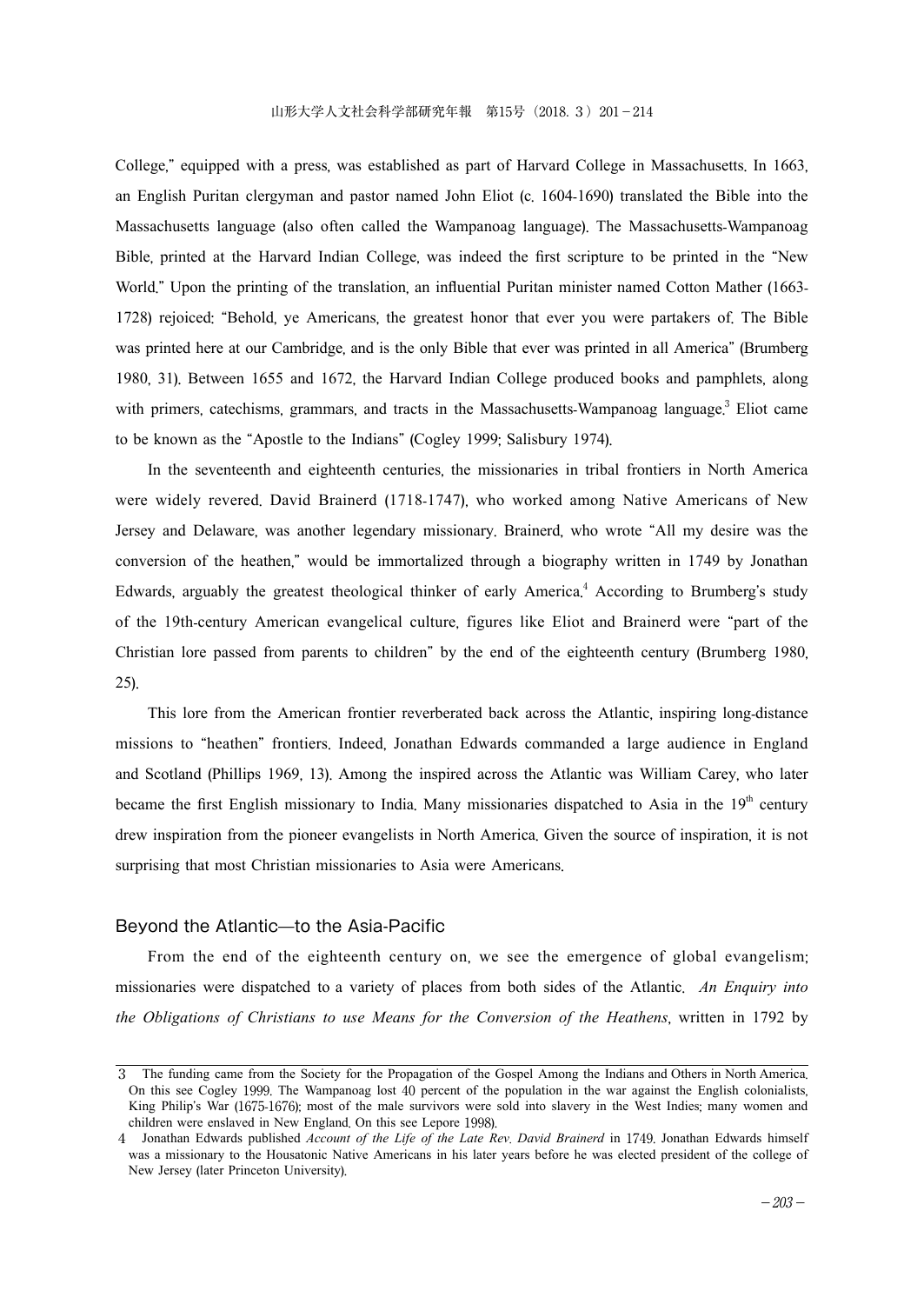Carey, was effectively the manifesto for global frontier evangelism. This publication quickly led to the formation of the Baptist Missionary Society in the same year, whose original name was "the Particular Baptist Society for the Propagation of the Gospel Amongst the Heathen." Taking action himself quickly, Carey moved to Kolkata in the following year (1793). Eventually he would become a legendary missionary, "the father of modern missions." For our present purpose here, it is particularly important to note that Carey was a tireless translator and proved responsible for the Bible translations into Bengali, Oriya, Assamese, Arabic, Marathi, Hindi, and Sanskrit.

By the end of the nineteenth century, Asia emerged as a particularly appealing frontier to Christian missionaries. In 1809, Claudius Buchanan, the Scottish chaplain attached to the British East India Company, published the sermon "The Star in the East." Buchanan declared that "the time is come for disseminating the knowledge of Christianity in the heathen world," and he specifically identified as a priority "the translation of the Bible into almost all the languages of Asia" (Buchanan 1811, 26). In 1806, an interdenominational letter was circulated among the American churches, calling for support for William Carey's Bible translation projects (Brumberg 1980, 32).<sup>5</sup> Adoniram and Ann Judson became the first missionaries from the United States to be sent from an organization dedicated to foreign mission. In 1813, they arrived in Myanmar, a country not yet ruled by a European power.

William Carey's action led to the formation of numerous missionary organizations both in Britain and in the United States. The London Missionary Society was established in 1775 by Anglicans and Nonconformists. In 1799, the Church of England followed with the establishment of the Church Missionary Society for Africa and the East. The American Board of Commissioners for Foreign Missions (ABCFM) was established in 1810.<sup>6</sup>

The ABCFM, supported by the Congregationalist and Presbyterian churches, was remarkable in that it explicitly sought not only to convert "heathens" but also to make missionaries among them. In 1816, the ABCFM opened a seminary in Connecticut "for the purpose of educating youths of Heathen nations, with a view to their being useful in their respective countries" (Foreman 1929, 242). This was the first major institutional effort to train "heathens" as future missionaries—not as passive converts but active evangelists.

The project to produce native missionaries was inspired in particular by a native Hawaiian named Henry Opukahaia (circa 1792–1818), one of the first Hawaiians to convert to Christianity. Opukahaia himself worked to create an orthography for the Hawaiian language, and even translated parts of the Bible himself. When, shortly after his death, his memoir was published, it became the best-known title

<sup>5</sup> The circulation of this request was facilitated by the orthodox Calvanist journal *The Panoplist* and by *The Connecticut Evangelical Magazine*.

<sup>6</sup> On the American Board of Commissioners for Foreign Missions, the definitive study remains Phillips 1969.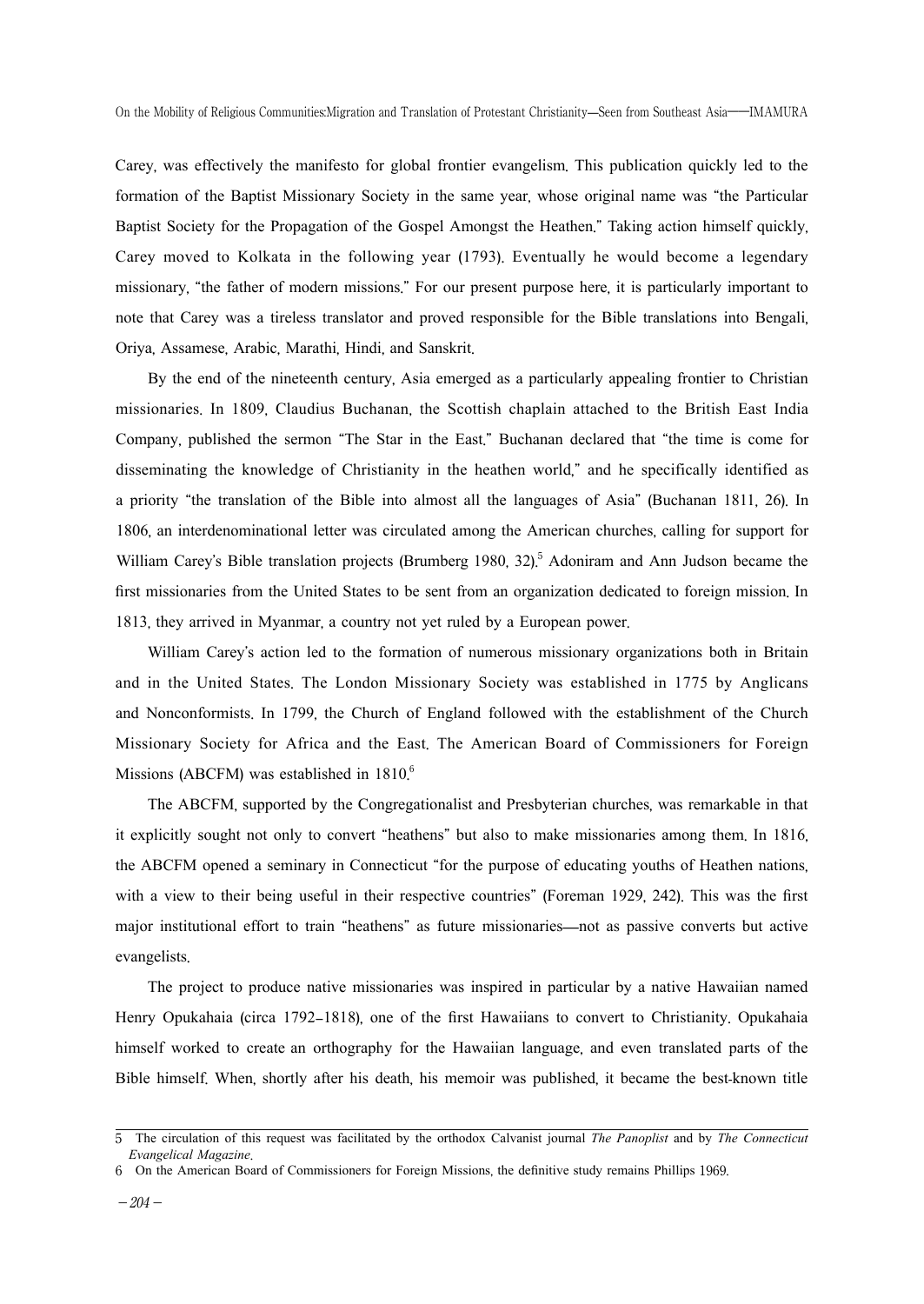among the rapidly growing literature about "converted heathens." (Brumberg 1980, 33–36). Personally inspired by Opukahaia was above-mentioned Adoniram Judson, who met the Hawaiian at the Andover seminary in Massachusetts (Brumberg 1980, 33–36).

#### Myanmar as an Evangelical Frontier

Myanmar turned out to be among the first real testing grounds for vernacular evangelism launched by Protestants. Adoniram and Ann Judson devoted themselves to learning the Burmese language as soon as they arrived there in 1813. In 1815, the Baptist Board of Foreign Missions appointed the printer George H. Hough and his wife to bring a press machine to Myanmar.<sup>7</sup> The missionary and the printer signed an agreement together in 1816 as folloes:

We agree  $\cdots$  that our sole objet on earth is to introduce the religion of Jesus Christ into the Empire of Burmah; and that the means by which we hope to affect this are translating, printing, and distributing the Holy Scriptures; preaching the Gospel; circulating religious tracts, an promoting the instruction of native children (Brumberg 1980, 65).

As this agreement clearly shows, the evangelical work on the ground consisted first and foremost of translation, printing, and distribution of the Bible.

The pace with which the Protestant missionaries learned the local languages is staggering. By 1817—that is, within four years of their arrival in Myanmar—the Judsons had written the *Grammatical Notices of the Burman Language*, and produced 3,000 copies of catechism in Burmese. In the same year, they published the first portion of the Bible translation: 500 copies of the *Gospel of Matthew* (Brumberg 1980, 253). In fact this was the first time that the Burmese language was ever printed with a press machine. The printing work by the Baptist missionaries was not limited to Burmese; they printed in a number of languages that they encountered in lower Myanmar and considered print-worthy. Since they worked along the Andaman coast, these included not only Mon and Karen but also Thai. The first printing of the Thai languge by press was done in took place in Moulmein in 1819 (Limapichart 2008,  $27)^8$ 

Of all the languages that the Protestant missionaries printed in Myanmar during the early nineteenth century, their work on Sgaw Karen made especially transformative impacts among its speakers. When Protestant missionaries arrived in Myanmar, the Karen tribal people showed exceptionally enthusiastic responses, while the lowland Buddhists—the Burmans and the Mons—showed little interest. Judson, who made persistent efforts among the Burmese people, said that converting one

<sup>7</sup> It goes without saying that these activities required very substantive financial support. For Judson, two thousand dollars was appropriated to set up the press and another thousand for printing. (Brumberg 1980, 65)

<sup>8</sup> Ann Hasseltine Judson worked on Siamese and Sarah Hall on Mon, which was then called "Talain" (Brumberg 1980, 253).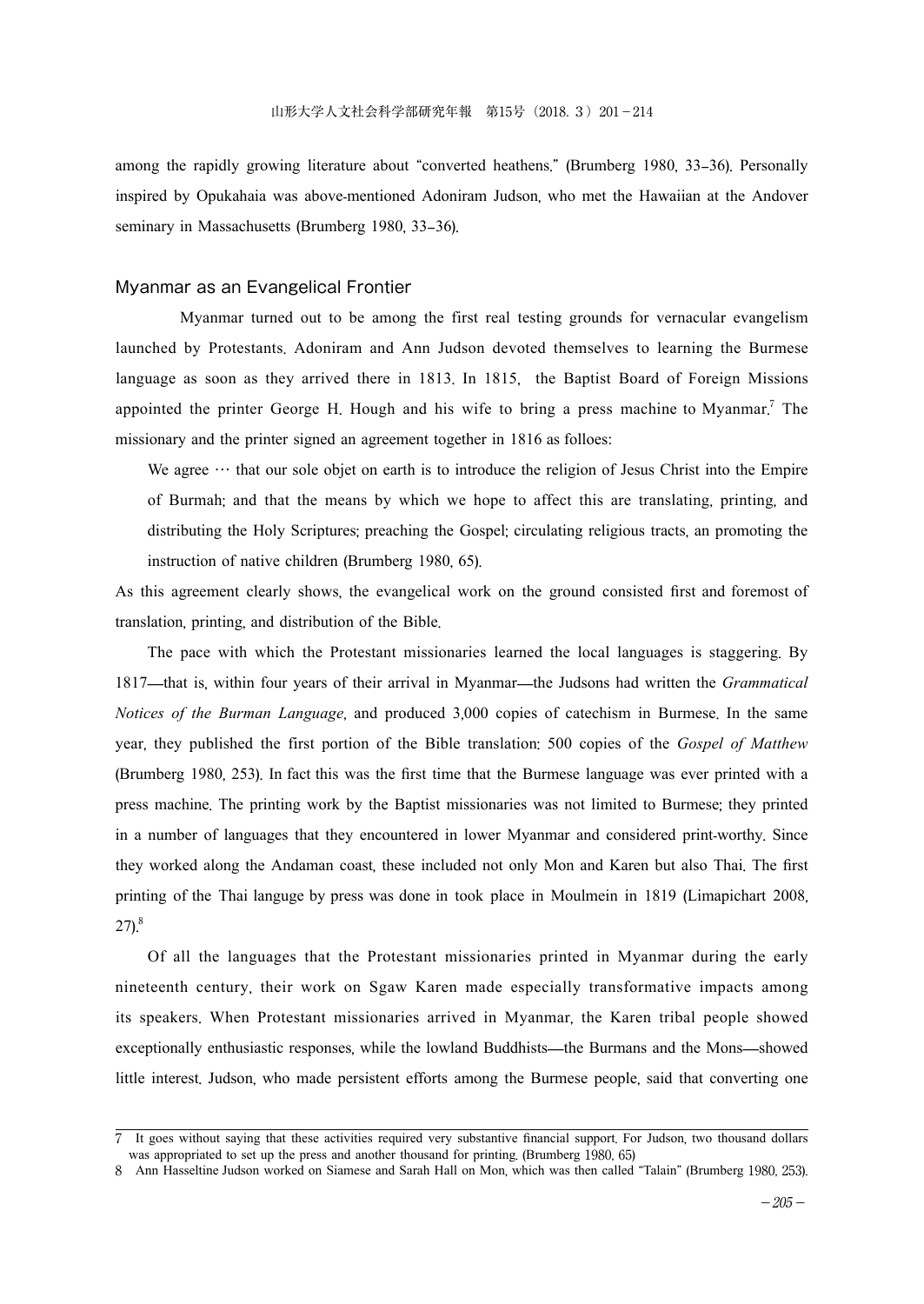hundred Karens was easier than converting two Burmans (Maung Shwe Wa 1963, 133). The varied responses led the missionaries to shift the focus from lowland Buddhists to tribal peoples. The American missionaries were delighted to hear about the Karen prophetic myth that their "white brother" would one day bring back their "lost book." The missionaries, in turn, considered the Karens to be a lost tribe from Israel.<sup>9</sup>

The American missionaries devised an orthography for the Sgaw Karen language and produced catechisms and Bible translations. It is doubtful that the content of the scripture immediately appealed to the Karen peoples. Regardless, Protestant missions certainly gained a distinguished status among the tribal people because of their unique capability of printing. The technology of press printing appeared, to the uninitiated, magical. It was not uncommon that books themselves became objects of worship when print materials of any kind were extremely rare (Womack 2005). Such an effect was illustrated, among others, by Shawy Bau, a Karen Baptist pastor in Pathein (Bassein) District, who recollected his own initial contact with printed tracts as follows:

The first we heard about the new religion was, that Shway Weing had begun to worship God. Then we heard that he had a little book that told about God and the way to worship him; and straightway we had so strong a desire to see the book, that we could hardly stay at home; and we were talking about it, and wishing to see it, all the time. By and by we got a book and one looked at it, and another looked at it, and said it was very nice, and then we looked at it again, one after another, and then we held it up between our hands, and worshipped it, and said to the book, 'O Lord! O Lord!' for we thought God was in the book (Carpenter 1883, 30).<sup>10</sup>

Such confusion between God and the book troubled Protestant missionaries. The fetishism of the book would wane over time, however, as printing materials became more readily available. In any case, American Baptist missionaries gained unique prestige because of their capability to produce a large amount of materials in various languages; they effectively enjoyed a monopoly on printing technology in Myanmar during the early nineteenth century. The Baptist churches continued to grow in mountain areas, including the Kachin region of northern Myanmar.

#### News from Frontier: Back Home in the United States

The missions to "heathen" frontiers became a rallying cause and a common purpose among Protestants, especially in the United States. In 1813, Baptist delegates from eleven different states in the

<sup>9</sup> This theory was first proposed by Francis Mason (1799-1874) in 1833. Mason was an English-born missionary from Massachusetts. He arrived in Myanmar in 1830. For a historical study of the "ten lost tribes of Israel" with a global scope, see Benite (2009).

<sup>10</sup> Womack (2005) presents other similar incidents in his dissertation on Karen history. Comparable episodes are found in Tapp's study of Hmong and Diamond's study of Miao (N. Diamond 1996; Tapp 1989).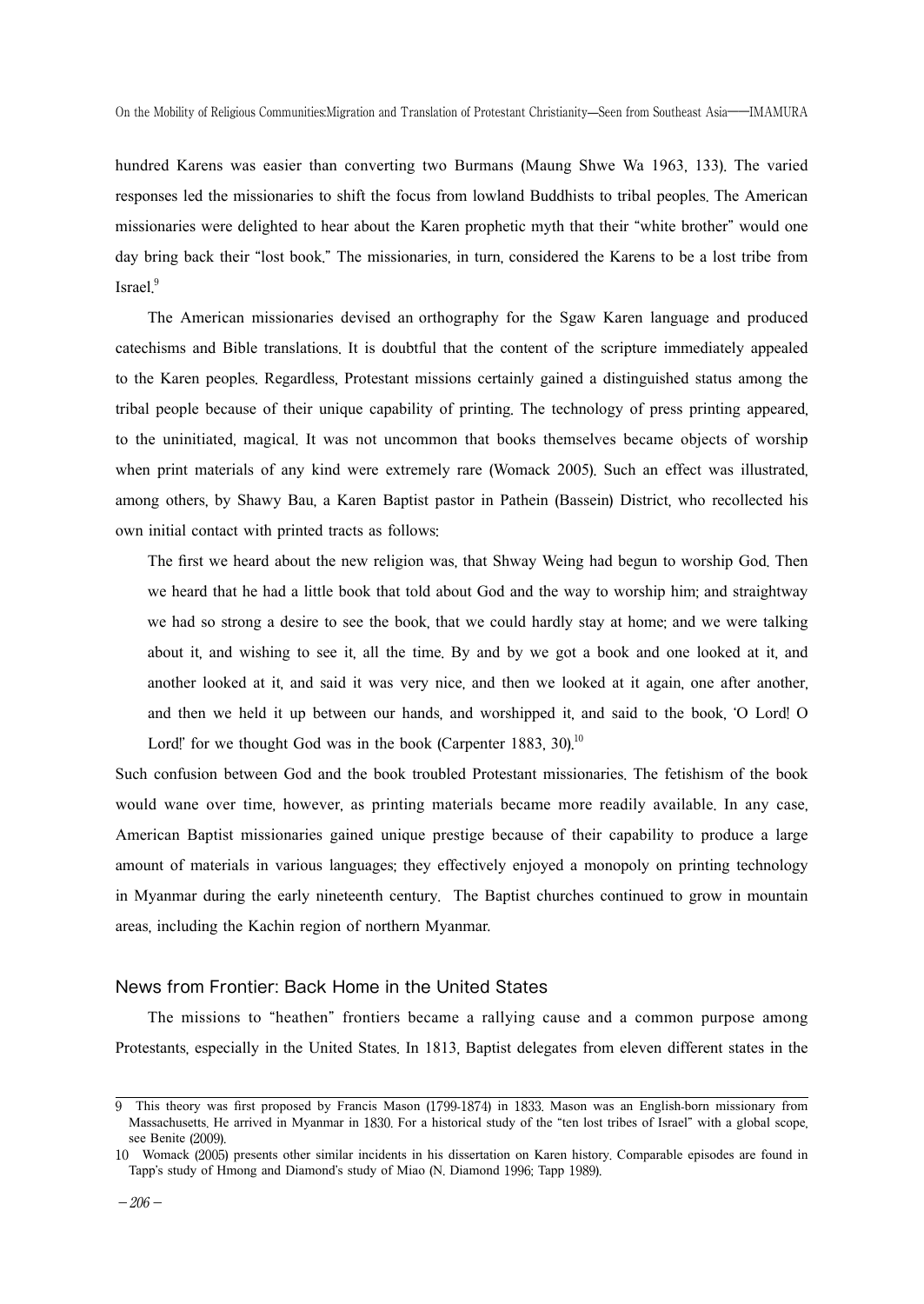country met in Philadelphia in order to form an organization dedicated to foreign missions. This was the first time that Baptists from various states gathered and met in person (Merriam 1900, 13). Prior to the formation of the foreign missions, the Baptists were "scattered . . . and also divided. The Baptist churches of different sections of the country had little communication with each other" (Merriam 1900, 6).

News from the global mission frontiers transformed not only mission frontiers, but also the mission home. This can be observed particularly well in the United States, which sent out the overwhelming majority of international missionaries in the  $19<sup>th</sup>$  century. The letters from the Judsons delighted the Massachusetts Baptists, who wrote: "the PRESS, that powerful engine employed by Providence in the propagation of the truth, has been put in motion in this land of darkness. We confidently hope that these first fruits of the mission  $\cdots$  will be succeeded by a rich harvest of immortal soul" (Brumberg 1980, 66). Dramatic events from frontiers, such as the imprisonment of Adniram Judson, especially became most sensational, and best-selling news. While Judson was imprisoned in 1825, the American Baptist Magazine, originally established in 1803 by the Massachusetts Baptists Missionary Society, sold so well that it became a monthly publication (Brumberg 1980,  $257$ ).<sup>11</sup> The regular reports from Myanmar to update the plight of the American missionary captured in the land of an oriental despot caught the imagination of countless readers.<sup>12</sup> Stories from frontier missions contributed greatly to the formation of mass readership in the United States of America.<sup>13</sup>

The global missions also produced unlikely connections between non- Europeans. The abovementioned Foreign Mission School in Connecticut, which opened in 1816, included not only Native Americans (from the continental USA and the Hawaii) but also a variety of Asians. When the school began, "there were twelve students; seven Hawaiians, one Hindu, one Bengalese, an Indian and two Anglo-Americans. The school had increased its number of pupils the second year to twenty-four; four Cherokee, two Choctaw, one Abenaki, two Chinese, two Malays, a Bengalese, one Hindu, six Hawaiians, and two Marquesans as well as three Americans" (Foreman 1929, 242). Such a mixture of students from various places across the Pacific reflects the uniquely encompassing scope of the Protestant evangelisms.

The remarkably inclusive mission school in Connecticut, however, was disbanded in 1827 because of two interracial marriages, involving two Cherokee male students and two white female students. (Foreman 1929, 258). It appears that the evangelical vision of the united human race was not able

<sup>11</sup> At the time of the foundation, it was called "The Massachusetts Baptist Missionary Magazine." The name changed to "The American Baptist Magazine" in 1817.

<sup>12</sup> By the mid-1830s, Christian denominational newspapers to disseminate news became "a distinguishing characteristic of the evangelical community, North and South, and on the frontier" (Brumberg 1980, 88). The 19th century westward expansion of the United States was taking place as these stories were arriving from mission frontiers around the world.

<sup>13</sup> Judson was imprisoned for seventeen months during the war between Britain and Myanmar.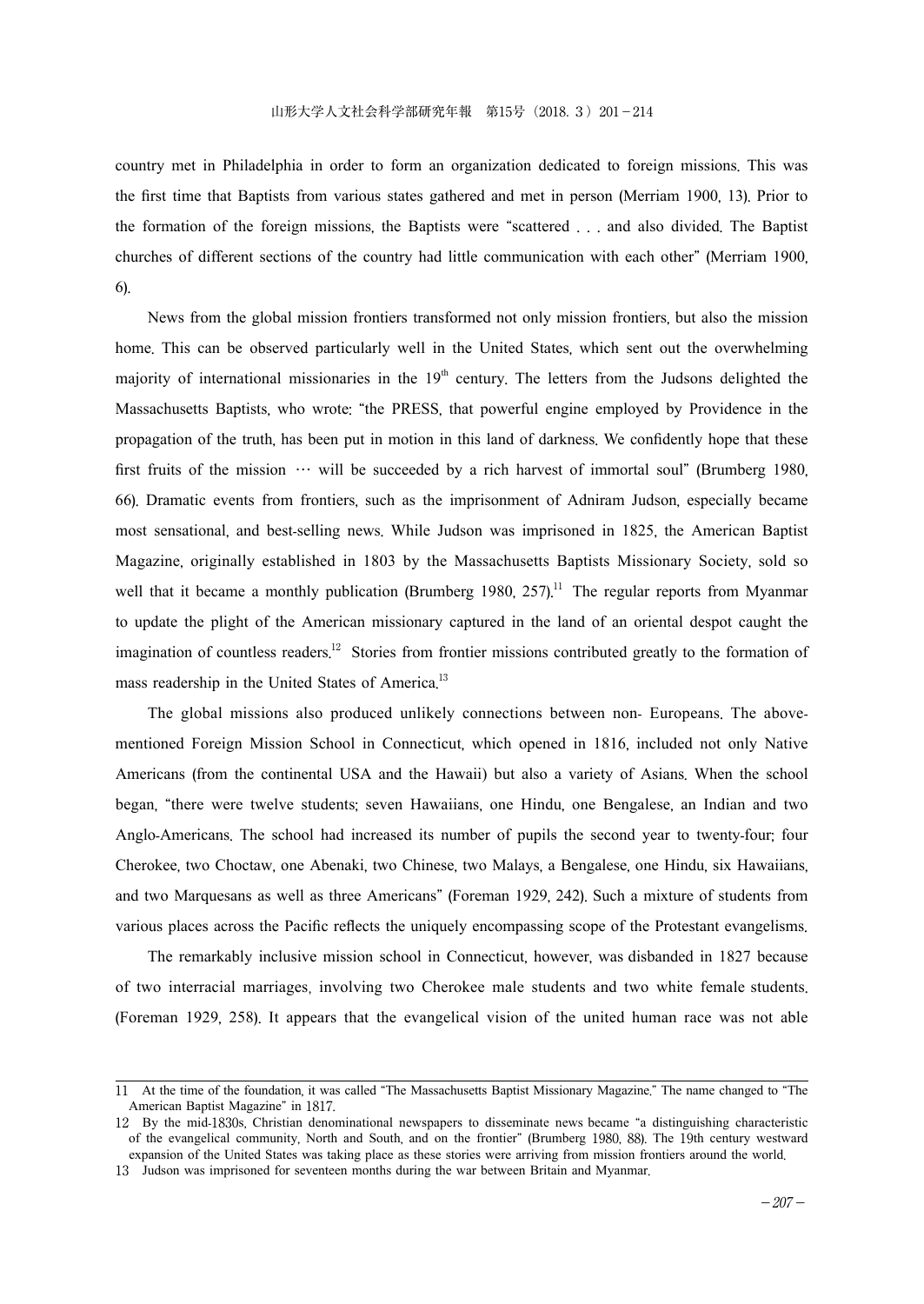to overcome the contradictory racial cosmology of the era. <sup>14</sup> Indeed, evangelical work among Native Americans was halted, when President Andrew Jackson issued the Indian Removal Act in 1830 despite the opposition of many missionaries. Some of the American missionaries who went to Myanmar in the early nineteenth century first worked among Native Americans before embarking on a mission in Asia. For example, one of the first single female missionaries to Myanmar, Eleanor Macomber, worked among the Ojibway in Michigan for five years before leaving for Myanmar in 1835 (Eddy 1859, 133–162).<sup>15</sup>

Nonetheless, by the early nineteenth century Protestant missionaries were creating active linkages between "converted heathens" from various corners of the world. As William Womack has pointed out, "there was a clear association in the minds of the Baptist missionaries between Karens [of Myanmar] and Native Americans as indigenous peoples" (Womack 2005, 99). These linkages among the new converts to Protestantism continued to grow around the world. Central to this global endeavor was the work of translation and printing. Protestant missionaries have been keenly aware of—if not obsessed with—written words. When, later in his life, Judson gave an address at the American and Foreign Bible Society, he reiterated that for "all missionary operations to be permanently successful [they] must be based on the written word" (Brumberg 1980, 65).

#### Comparison with Catholicism and Islam

In understanding the extraordinary mobility of Protestantism, enabled by its unique enthusiasm about for it is helpful to draw comparisons with Catholicism and Islam. We can observe the relative immobility of Catholicism and Islam in the modern era by briefly looking at their activities in Southeast Asia.

Paul Ambroise Bigandet (1813-1894), a prominent Catholic scholar and the author of *The Life or Legend of Gaudama*, *the Buddha of the Burmese* (1866), described the religious landscape of precolonial Myanmar as follows:

The Natives believe that religion being essentially a part and portion of nationality, every individual has a right to follow without hindrance, or opposition that region of the nation he belongs to. Hence the Mussulmen, the Hindoos and the Christians being looked upon as foreigners, are left at liberty to practice in the way they like, the observances of their respective creeds. They are not expected to abandon them for the Budhist observances, because the nationality they belong to, ignored Budhism. … [A Christian is] tolerably secure, provided he limits the efforts of

<sup>14</sup> I should note that I am not able to find details of this case. I thank Will Womack for sharing his draft paper.

<sup>15</sup> When, in 1830, President Andrew Jackson pushed the Indian Removal Act, despite the opposition of many missionaries, evangelism to Native Americans became extremely difficult. It is possible that many evangelists changed the mission fields from North America to overseas. A particularly detailed study of missionary responses to Indian Removal can be found in MacLoughlin 1984.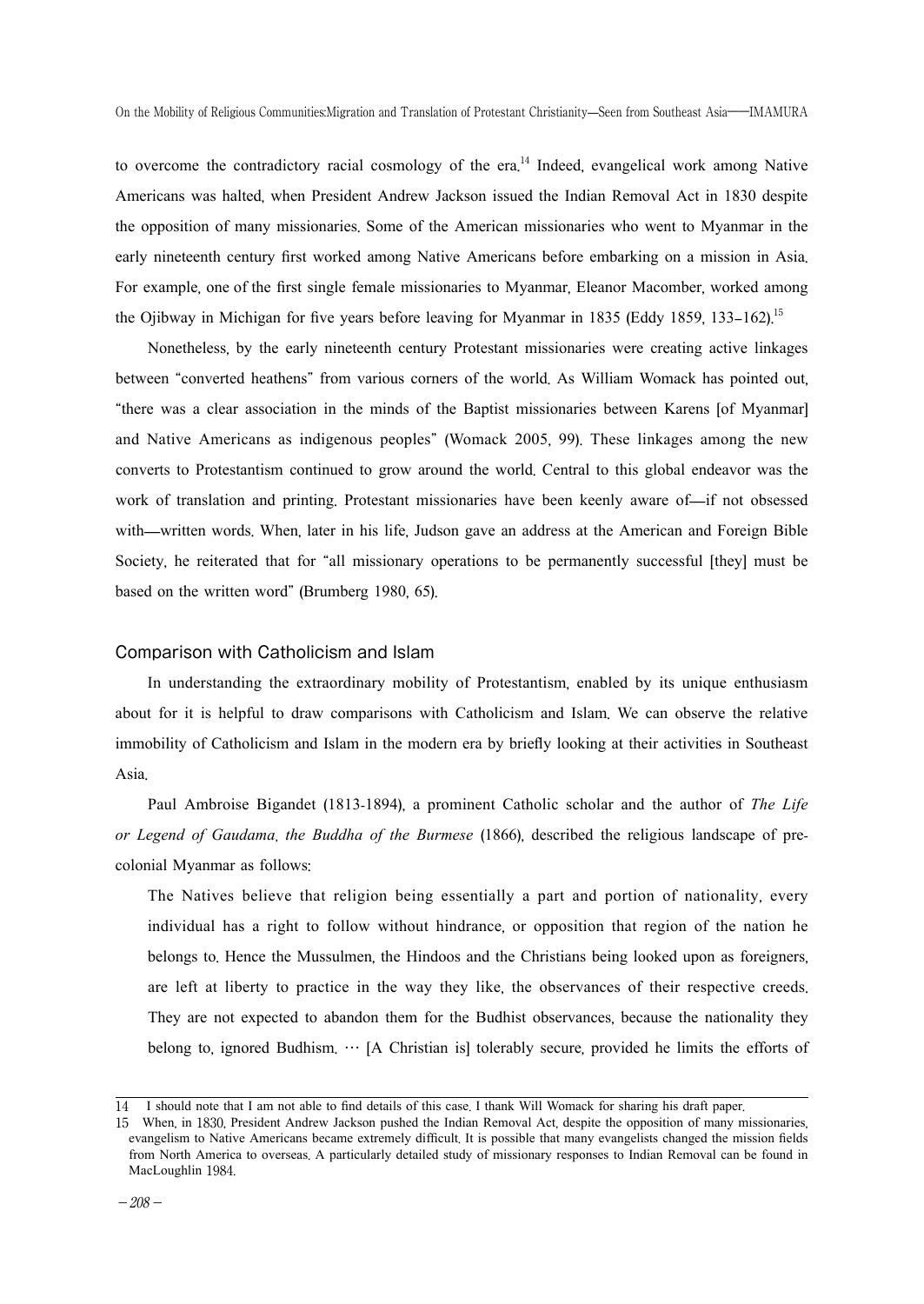his zeal to the preaching of the Christian religion, to the members of his congregations (Bigandet 1887/1996, 43).

The court of Myanmar did not find the Catholic communities to be threatening, because their activities were contained within their own small and isolated communities.<sup>16</sup> The Catholics themselves did not seek to convert non-Christians. A variety of religious communities existed as discrete, separate entities. According to Bigandet, the Barnabite Fathers, the Catholic order in charge of Myanmar during the precolonial period "never troubled themselves about the spread of Christianity among the heathen" (Bigandet 1887/1996, 27).

Remarkable here in Bigandet's account of the Portuguese Catholic community in Myanmar is their lack of interest in learning the local language: "They would not even condescend to learn the language of the natives. They spoke Portuguese, preached in that language, and made it the distinctive characteristic of Christians" (Bigandet 1996, 27). The work for the Barnabite Fathers was to serve the existing Portuguese-speaking populations; translating the Bible into a local language was not considered to be their work. <sup>17</sup> Here we observe a crucial difference between Catholicism and Protestantism in nineteenth century Myanmar.

A brief observation of Islam might also serve us in understanding how different Protestant and Muslim views of language are. From its beginning, Islam maintained the view that the form and content of the scripture are inseparable; Muslims have been generally very reluctant to translate the Quran. The words in the Quran are, for Muslims, directly revealed from God to Muhammad the Prophet and therefore not to be altered by mere mortals. The Quran, in Arabic, was understood to unify humans, who were divided by too many different languages, cultures, and races. Writing in 1875, the pan-Africanist Edward Blyden proudly pointed to the unifying force of Quranic Arabic: "Among Mohammedans, written or printed translations of the Koran are discouraged. The Chinese, Hindoos, Persians, Turks, Mandingoes, Foulahs, etc., who have embraced Islam, speak in their 'own tongues' wherein they were born but read the Koran in Arabic (Blyden 1967, 6–7).

The idea that Quranic Arabic is the divine language, superior to all other languages, is still widely circulating. Anthropologist Lorraine Aragon presents an episode from her fieldwork in Sulawasi, Indonesia in which children at a local school are told that "Islam was superior to Christianity because Muslims hold their services in 'God's language' … while Christians use only human language" (Aragon

<sup>16</sup> See Charney 2006, 150.

<sup>17</sup> This point is particularly well illustrated by the fact that despite the long and influential presence of the Jesuits in China from the sixteenth century, it was Protestant missionaries who began the translation and printing of the Bible in the early nineteenth century. On the publication and circulation of the Chinese language Bible in the nineteenth century, see DeBernardi 2011. Sanneh, however, stresses the continuity between Catholicism and Protestantism in terms of Bible translations (Sanneh 1989).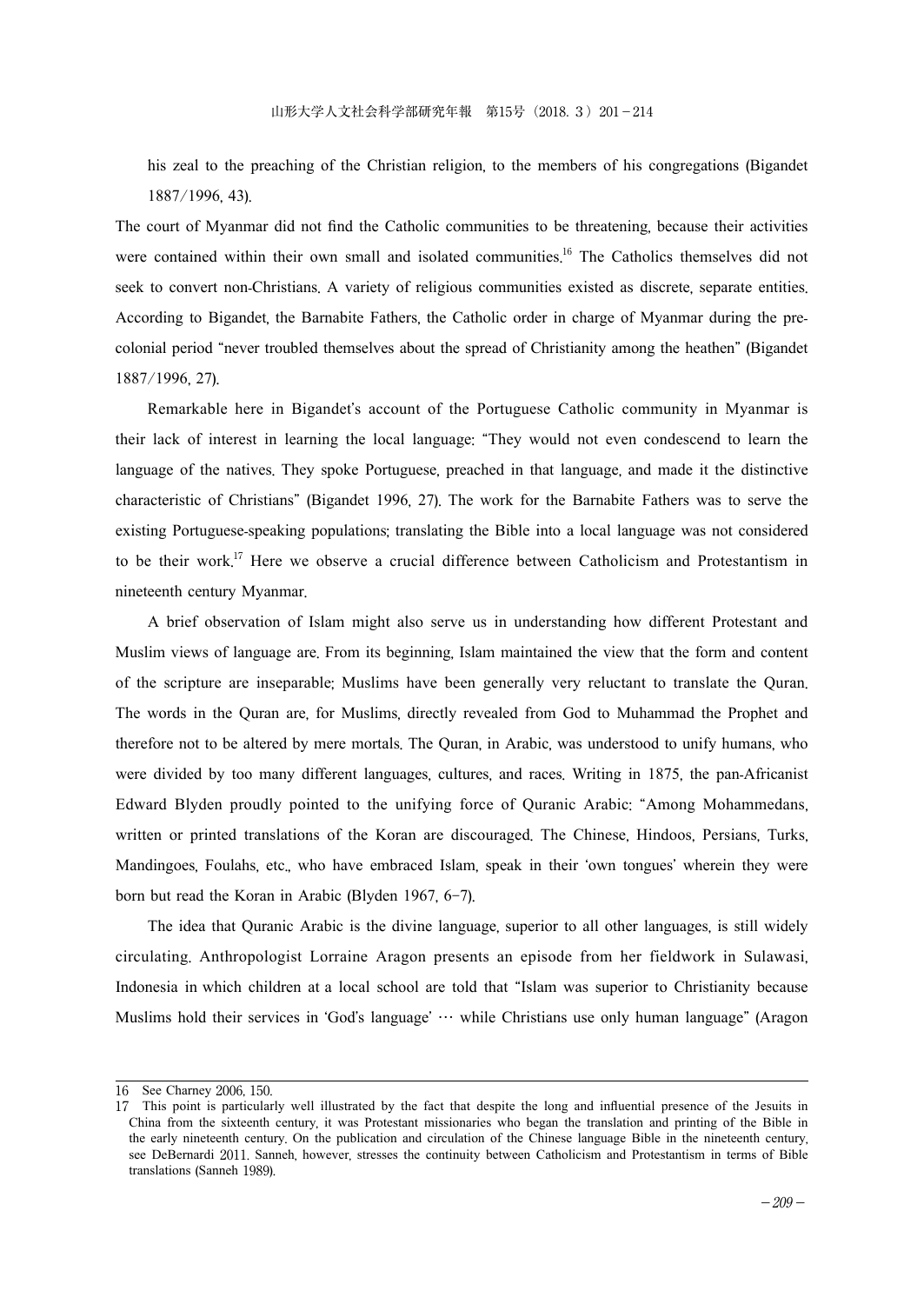2000, 240). Given this view on the supremacy of the Quranic Arabic, it makes sense that while calligraphy has been enthusiastically practiced, modern printing has not been keenly received in the Islamic world. While Protestants have avidly established publishers one after another, "print technology was relatively slow to be received among their Muslim neighbors (Feener 2011, 45).

The view quoted in Aragon's study makes a sharp contrast with a quote from a Christian missionary in Mary Steedly's study from the same country. This missionary, trying to outdo his Muslim competitors, expresses confidence in the Christian approaches to local languages: "The stronger we make the people's language, the smaller is the chance for Islam" (Steedly 1996, 457). According to this missionary, the unifying force that Edward Blyden found in Quaranic Arabic slows down the spread of lslam; he is confident that vernacularism allows Christianity to expand.

The argument here does not neglect the historical fact that many important Islamic texts were indeed translated from Arabic to various Southeast Asian vernaculars such as Javanese, Malay, and Tamil between the sixteenth and twentieth centuries, and that these created a sort of Islamic multilingual "cosmopolitan" world, as described richly in *Islam Translated*: *Literature*, *Conversion*, *and the Arabic Cosmopolis of South and Southeast Asia* by Ronit Ricci (Ricci 2011). While it is certainly true that there is a rich history of Muslim vernacular literature, the point remains that when it comes to translating the scripture, Muslims have been far more reluctant and slower than Protestant Christians. Protestants have been uniquely driven to translate the Bible into vernaculars because they have *theological* reasons for scriptural translation. While Islam is quite inseparable from the Arabic language and culture, Protestantism has sought to separate the content of the scripture from its particular languages that merely convey the "message."<sup>18</sup>

#### Conclusion

The uniquely Protestant doctrine of languages has contributed greatly to the mobility of the religion. This doctrine holds that there is no particular language that provides privileged access to higher (more divine) knowledge and that all human languages are essentially equal and equally translatable. This doctrine sets Protestant christianity apart from other world religions. Ever since Martin Luther translated the Bible to German in the early  $16<sup>th</sup>$  century, this view of language has been central in the theory and practice of Protestantism. Previously, religious teachings were typically conveyed through a particular "Truth language"—be it Latin, Sanskrit, Pali, Classical Chinese, or Classic Arabic. With the translation turn, Protestantism has become available in virtually every language through the tireless, obsessive work of translation. Translation and printing have thus made Christianity radically

<sup>18</sup> See discussion in Sanneh 1989, 266.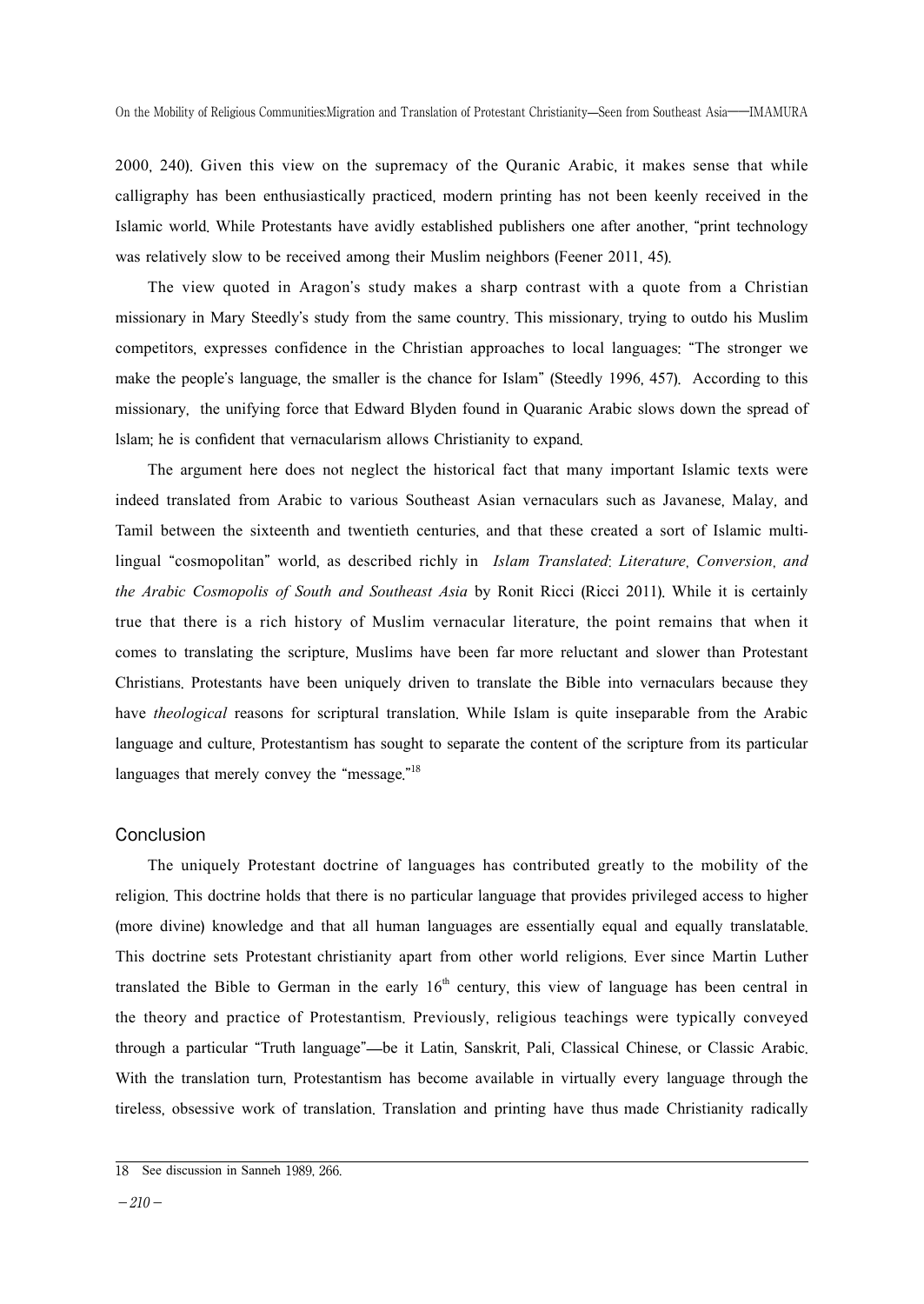mobile.

In ending this analysis of religious migration facilitated by translation, I go back to the example of a Protestant community that was been formed as a result of global evangelism: the Kachin people of northern Myanmar. Since Baptist missionaries arrived in the Kachin region in the late  $19<sup>th</sup>$  century, the overwhelming majority of this highland people have converted to Christianity. As they have migrated in the past hundred years, the Kachin have built countless churches on their own. They conduct the prayer service in the own vernacular, across their homeland and beyond. For example, in Yangon, the largest city in Myanmar, they have formed a tight community consisting of a few thousand people around the church in the Sanchaung district. While this is a case of "domestic" migrants, the Kachin have built their own churches, abroad as well. In Bangkok, Kuala Lumpur, Singapore, Tokyo, and elsewhere, they congregate in their church every Sunday. This minority people from a mountain region of northern Myanmar have built an extensive network across international boundaries. The network has been instrumental in the facilitation of their long-distance migration.

The case of the Kachin illustrates how Christianity has travelled to "virtually every part of the world." This unique religious migration has been achieved in the late modern era—in the nineteenth and twentieth centuries—primarily through Protestant evangelism, which exhibits radically decentralized indeed anarchic—spatial patterns. While Catholicism was transplanted primarily through governmentsanctioned agents in top-down manners, Protestantism has been disseminated through a series of voluntarily organized missions, which acted independently of state authorities (Van der Veer 1996). In spite of—or probably because of—its decentralized and unmanaged nature, Christianity continues to this day to be exceptionally vibrant, as the dramatic rise of Pentecostalism in the Global South testifies.

#### References

- Aragon, Lorraine V. 2000. *Fields of the Lord Animism, Christian Minorities, and State Development in Indonesia*. Honolulu: University of Hawai'i Press.
- Benite, Zvi Ben-Dor. 2009. *The Ten Lost Tribes: A World History*. Oxford; New York: Oxford University Press.
- Bigandet, Paul Ambroise. 1996. An *Outline of the History of the Catholic Burmese Mission from the Year 1720 to 1887*. Bangkok: White Orchid Press.
- Blyden, Edward Wilmot. 1967. *Christianity, Islam and the Negro Race*. Edinburgh: Edinburgh University Press.
- Brumberg, Joan Jacobs. 1980. *Mission for Life: The Story of the Family of Adoniram Judson, the Dramatic Events of the First American Foreign Mission, and the Course of Evangelical Religion in the Nineteenth Century*. New York: Free Press.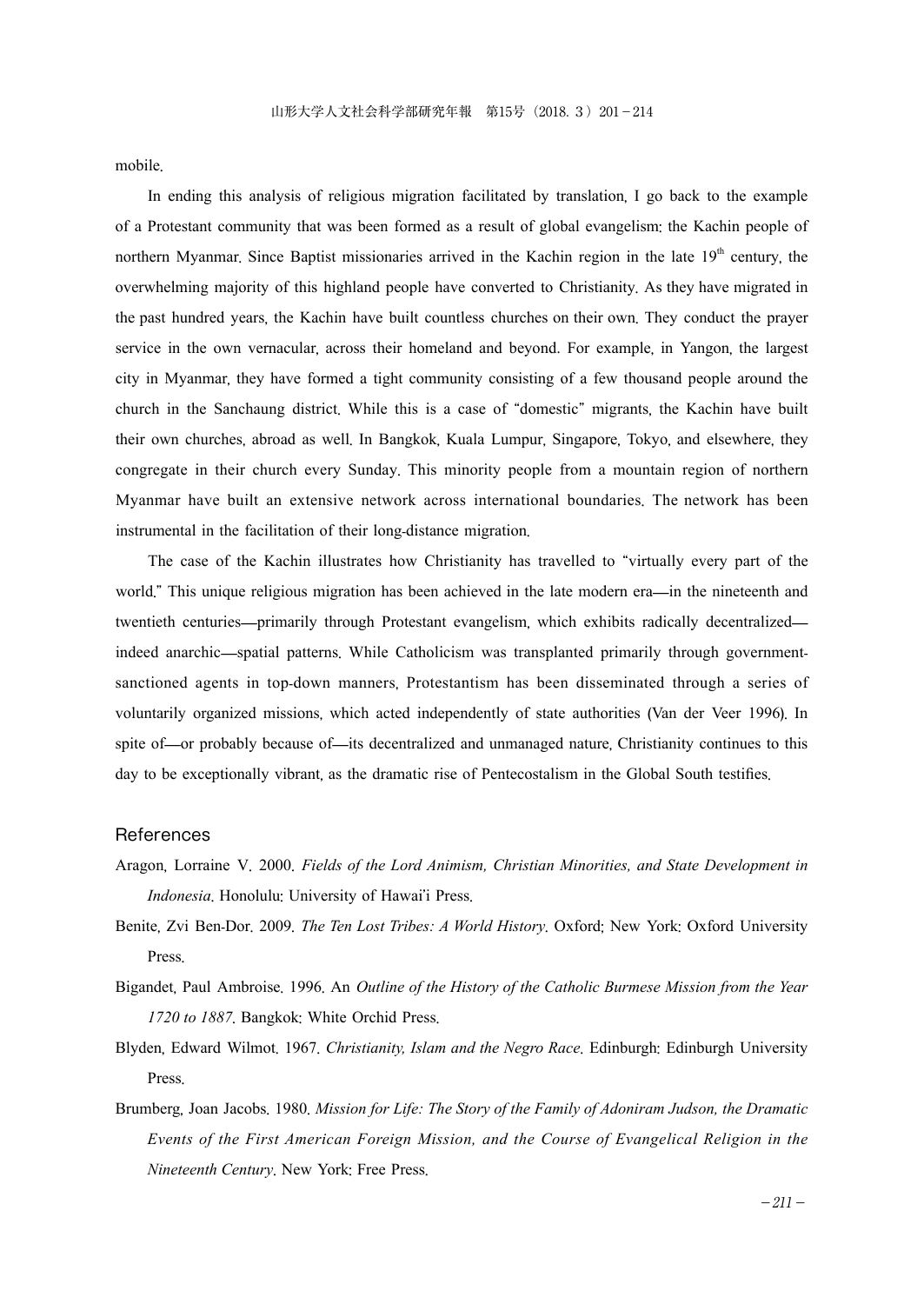- Carpenter, C. H. 1883. *Self-Support, Illustrated in the History of the Bassein Karen Mission from 1840 to 1880*. Boston: Rand, Avery, and Co.
- Charney, Michael W. 2006. *Powerful Learning : Buddhist Literati and the Throne in Burma's Last Dynasty, 1752-1885*. Ann Arbor: Centers for South and Southeast Asian Studies, University of Michigan.
- Cogley, Richard W. 1999. *John Eliot's Mission to the Indians before King Philip's War*. Cambridge, Mass.: Harvard University Press.
- Comaroff, Jean, and John L. Comaroff. 1991. *Of Revelation and Revolution, Volume 1: Christianity, Colonialism, and Consciousness in South Africa*. University of Chicago Press Chicago.
- Diamond, Norma. 1996. "Christianity and the Hua Miao: Writing and Power." In *Christianity in China: From the Eighteenth Century to the Present*, 138–58. Stanford, Calif.: Stanford University Press.
- Dickens, Arthur Geoffrey, and Christopher R. Friedrichs. 1976. "The German Nation and Martin Luther." *Renaissance and Reformation/Renaissance et Réforme* 12 (2):140–41.
- Eddy, Daniel Clarke. 1859. *The Three Mrs. Judsons, and Other Daughters of the Cross*. Boston: Wentworth, Hewes & Company.
- Foreman, Carolyn Thomas. 1929. "The Foreign Mission School at Cornwall, Connecticut." *Chronicles of Oklahoma* 7 (3):242–59.
- Lepore, Jill. 1998. *The Name of War: King Philip's War and the Origins of American Identity*. New York: Knopf.
- Limapichart, Thanapol. 2008. "The Prescription of Good Books: The Formation of the Discourse and Cultural Authority of Literature in Modern Thailand (1860s-1950s)." Thesis (Ph.D.), Madison: University of Wisconsin-Madison.
- MacLoughlin, William Gerald. 1984. *Cherokees and Missionaries*, 1789-1839. New Haven: Yale University Press.
- Martin, David. 1990. *Tongues of Fire: The Explosion of Protestantism in Latin America*. Oxford, UK; Cambridge, Mass.: B. Blackwell.
- Merriam, Edmund Franklin. 1900. *A History of American Baptist Missions*. Philadelphia: American Baptist Publication Society.
- Obeyesekere, Gananath. 2003. "Buddhism." In *Global Religions: An Introduction*, edited by Mark Juergensmeyer, 63–77. Oxford; New York: Oxford University Press.
- Phillips, Clifton Jackson. 1969. *Protestant America and the Pagan World: The First Half Century of the American Board of Commissioners for Foreign Missions, 1810-1860*. Cambridge, Mass.: East Asian Research Center, Harvard University, distributed by Harvard University Press.
- Robbins, Joel. 2004. *Becoming Sinners: Christianity and Moral Torment in a Papua New Guinea Society*.

 $-212-$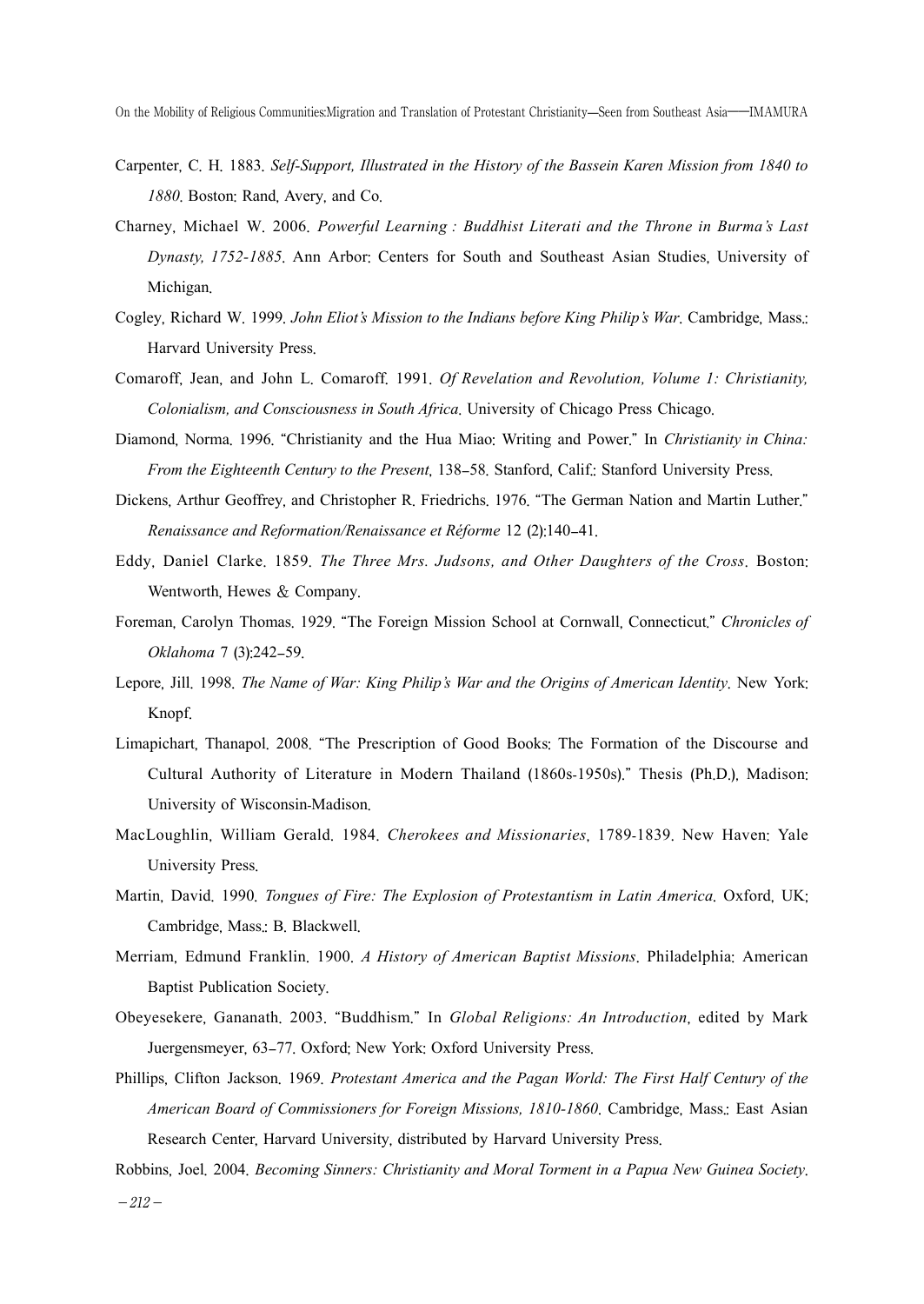Berkeley, Calif.: University of California Press.

- Salisbury, Neal. 1974. "Red Puritans: The 'Praying Indians' of Massachusetts Bay and John Eliot." *The William and Mary Quarterly* 31 (1):27–54.
- Sanneh, Lamin O. 1989. *Translating the Message: The Missionary Impact on Culture*. Maryknoll, N.Y.: Orbis Books.
- Steedly, Mary Margaret. 1996. "The Importance of Proper Names: Language and 'National' Identity in Colonial Karoland." *American Ethnologist* 23 (3):447–75.
- Tapp, Nicholas. 1989. "The Impact of Missionary Christianity upon Marginalized Ethnic Minorities: The Case of the Hmong." *Journal of Southeast Asian Studies* 20 (1):70–95.
- Womack, William Burgess. 2005. "Literate networks and the production of Sgaw and Pwo Karen writing in Burma, c.1830-1930." Thesis (Ph.D.), London: University of London.